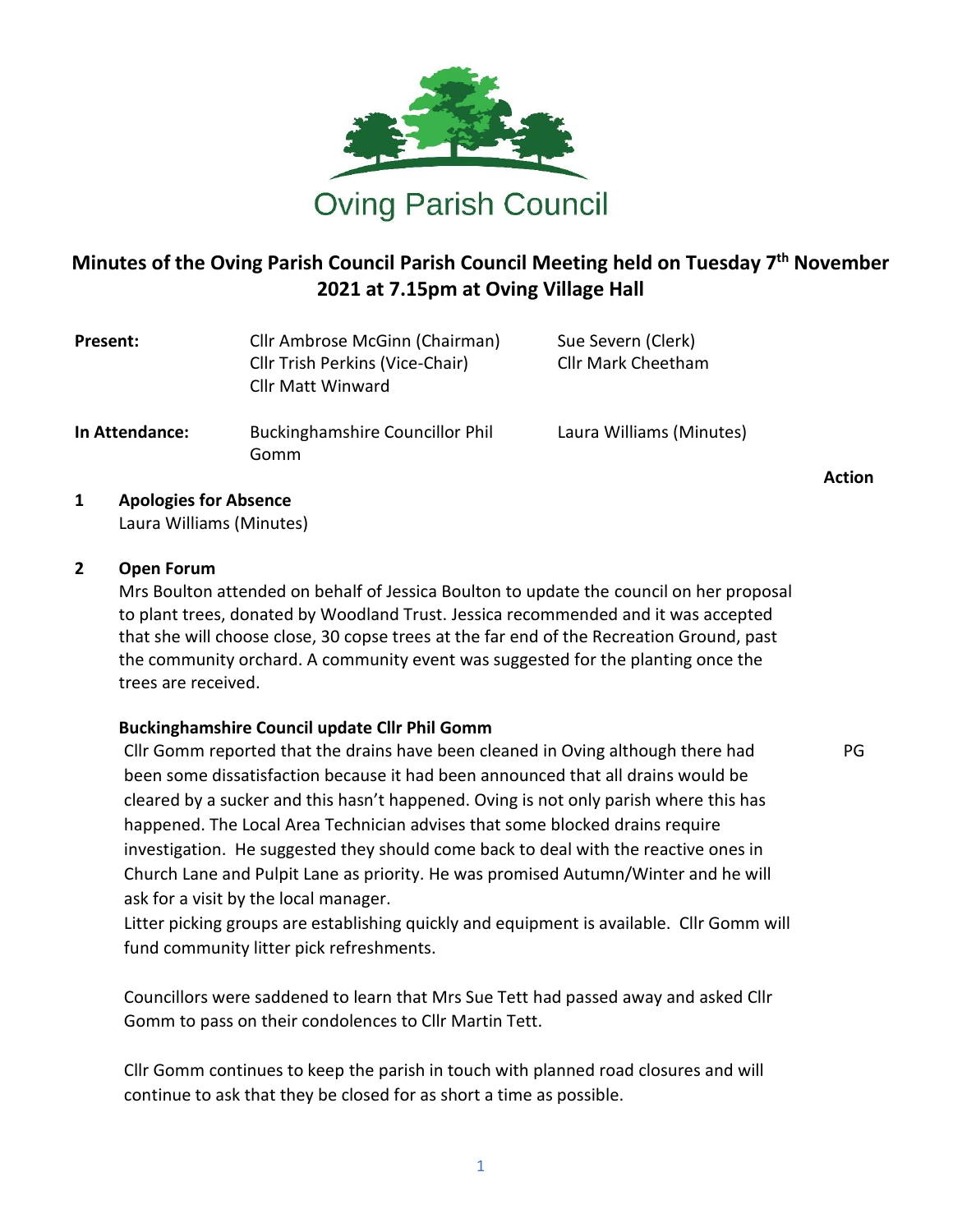Community Board has funding for some benches, trees and other community projects. Oving will apply for funding towards its HM Queen Platinum Jubilee event as well as Jubilee Tree and benches.

# **3 Declarations of Interest**

Cllr Perkins declared an interest in Item 5, the property was a neighbour's.

## **4 Confirmation of Minutes**

The minutes of the Parish Council meeting held on 14<sup>th</sup> September 2021 were agreed and signed as a true record by the Chairman.

# **5 Planning**

**21/03974/APP** | Householder application for proposed two storey rear extension **The Pightle Oving** Buckinghamshire HP22 4HS Councillors resolved to be Neutral in respect of this application.

## **6 Recreation Ground/Tennis Club**

#### *Old Pavilion*

Cllr Winward proposed 8th January as the date for a working party to clear the Old Pavilion. Same day will be Recreation Ground working day. MW

| Grant application made to Community Board for cost of removal and replacement |  |  |
|-------------------------------------------------------------------------------|--|--|
| structure.                                                                    |  |  |

## *Gate and Ramp Access – Reading Room*

Work to be carried out as soon as possible by John Bitmead.

## *Platinum Jubilee Tree*

Cllr Walker-Smith will be asked to report result of survey and tree can be ordered. Potential site is below Community Orchard in centre of new stand of trees. AW-S

## *Recreation Ground Trees*

*Devolved Services*

The Parish Council will cut these back during working group day on 8<sup>th</sup> January. RTM Landscapes will be asked to clear the epicormic growth at the base of the trees along the field boundary. All

## *Recreation Ground & village Grass Cutting*

Cllr McGinn and others reported that grass cutting had deteriorated during the last season and asked that a meeting be arranged to discuss standards with the contractor prior to next cutting season. Cllr Cheetham will attend with the Clerk.

SS/MC

| <i>DEVOIVED SEIVILES</i>                                                                     |       |
|----------------------------------------------------------------------------------------------|-------|
| The Clerk advised that Bucks has made an offer of 3% increase to Devolved Services           | PG/SS |
| payments for next year with full review of work and money still awaited, this is an          |       |
| interim offer. The Clerk will seek a meeting with the relevant officers to discuss in detail |       |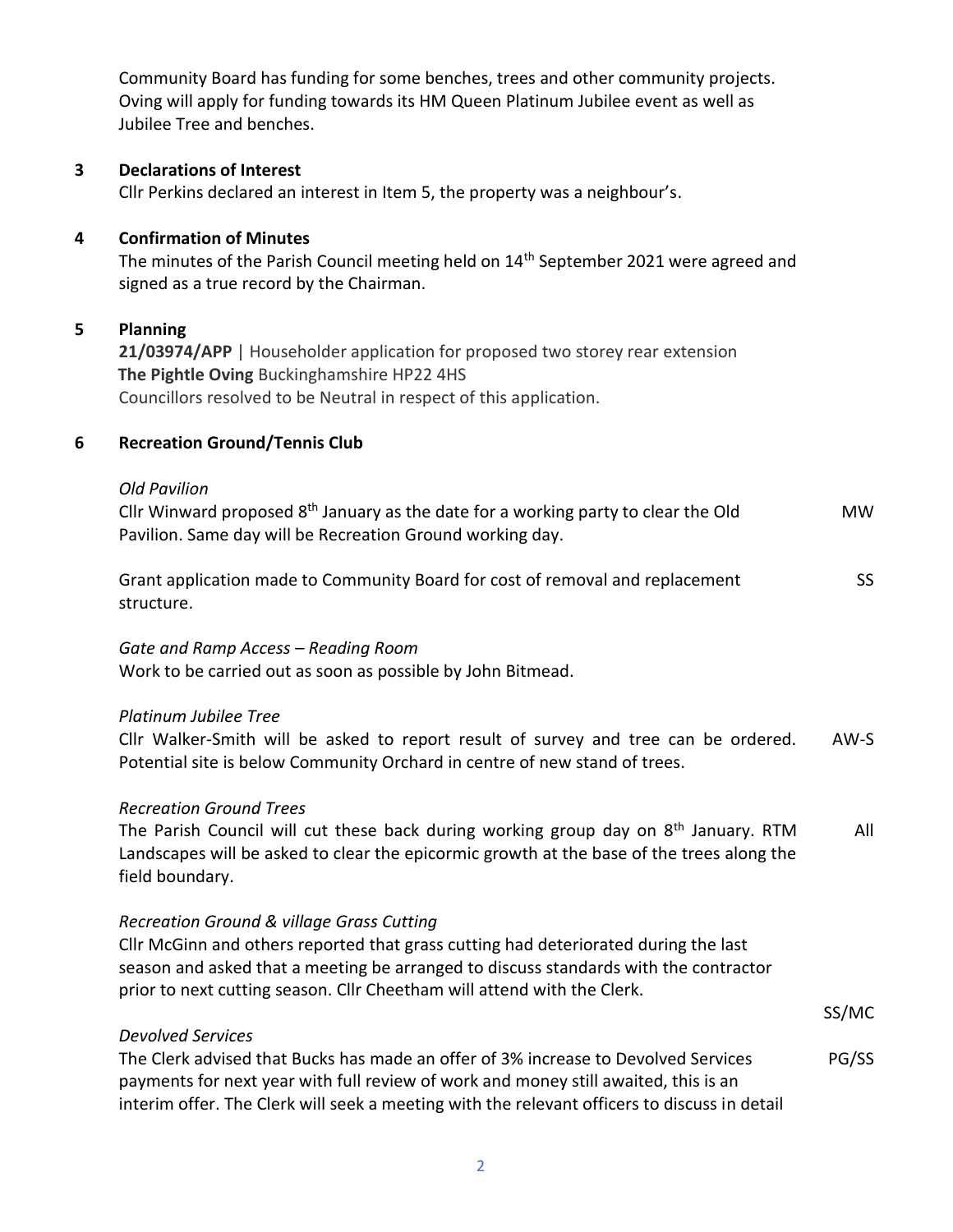and Cllr Gomm offered to accompany her. In the meantime, Councillors resolved to accept the 3% if no improvement could be achieved.

#### *Tennis Club*

Cllr Cheetham reported his meeting with the Tennis Club chairman to discuss the issue of their use of the village hall loos when they had matches.

When the hall was built it was agreed that, with certain provisions, the Club could have use of the gents' loo, accessed via the fire door, with a louvred partition in the corridor to give separation. The louvred doors were not robust and have been removed. With increased requirements around Child Safeguarding and Fire Regulations it is no longer possible to shut off access to the fire exit door.

Discussions were held around the PC's offer to install an 'event' style portable loo in proximity to the tennis courts. The PC offered to pay the hire and servicing charges and the Club will pay for the loo paper and hand sanitiser. Cllr Cheetham made it clear that this arrangement would mean that the Club could no longer use the loos in the village hall on match days, unless the hall is empty. They could continue to use the hall for catering if it was not booked. Previously they had been allowed to book the hall if it was not booked two weeks before a match. Cllr Cheetham will attend Club AGM and report back.

# **8 Street Lighting, Rights of Way and Verges**

Various reports of overhanging hedges and trees to the highway and footways have been reported by parishioners. These will be dealt with by speaking to the householders and asking them to cut back the vegetation.

AMcG

**SS**

SS/AM

SS

MC

#### **9 Village Hall**

Update via Sue Severn.

- Footsteps nursery is working well.
- The allotment has been re-built and meets their requirements. **SS**
- The new cleaner is Mrs Angelika Opoka who councillors met briefly at the meeting.
- Chair storage is being created by using racks on the boiler room walls. The walls have been shelved for storage.
- A meeting of the Village Hall Trust Committee will be arranged in January 2022. **SS**

#### **10 Highways and Speeding**

No update other than no volunteers have been found to assist with the MVAS.

#### **13 Finance**

Payments made outside the meeting were ratified and the electronic payment run was approved as circulated.

Oving Parish Council accounts to year end October 2021 were agreed as circulated.